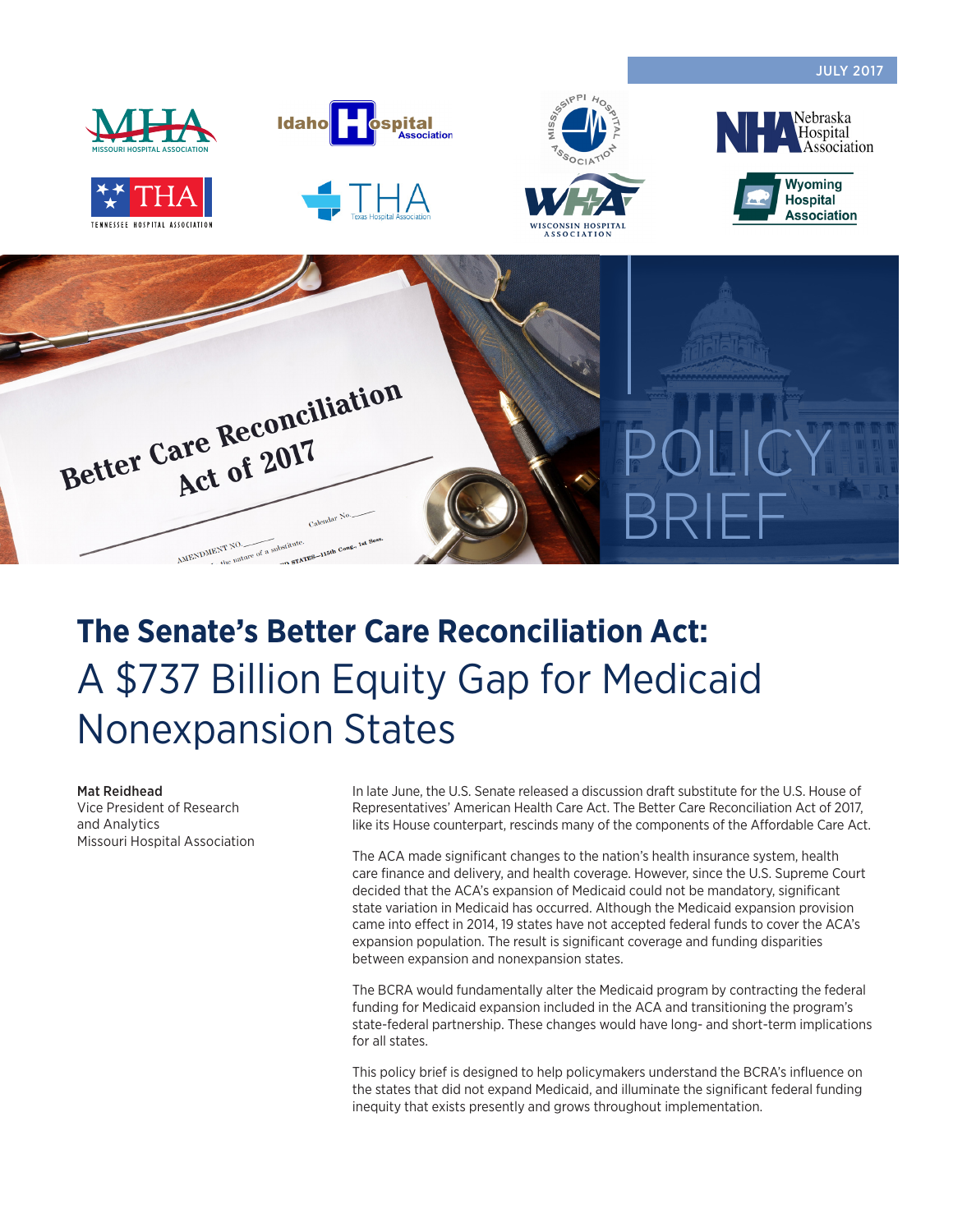## **Key Findings**

The BCRA of 2017 is projected to **reduce federal spending on Medicaid by \$772 billion** between 2017 and 2026, **resulting in 15 million fewer Americans enrolled** in the program.

While little is known on how the provisions of the BCRA would impact states that did and did not expand Medicaid under the current law, CMS data for the first two years of the program revealed **an additional \$113.6 billion in federal Medicaid funding flowing to expansion states.**

During fiscal year 2015, **Medicaid expansion states received \$1,578 per capita** in net federal outlays for Medicaid, while the 19 remaining nonexpansion states received less than half that amount at just **\$753 per capita.**

The draft Senate repeal and replace bill includes key provisions designed to restore equity in federal Medicaid spending for nonexpansion states, including a **\$10 billion nonexpansion safety net fund** and **\$19 billion in restored disproportionate share hospital funding** that was cut under the existing law.

Despite this compensatory relief, **the collective opportunity cost for nonexpansion states resulting from the decision to opt out of the program is estimated to be \$737 billion** between 2014 and 2026 under the provisions of the BCRA.

This would result in federal spending on Medicaid in expansion states that would be **\$1,987 per capita** by 2026, compared to just **\$1,192 in nonexpansion states** — a relative difference of 67 percent.

## **Executive Summary**

Senate leadership unveiled a discussion draft of the BCRA on June 22, 2017, in response to the proposed American Health Care Act, as passed by the U.S. House of Representatives on May 4, 2017.<sup>3</sup> The Congressional Budget Office and Joint Committee on Taxation estimate that the BCRA is projected to reduce federal spending on Medicaid by \$772 billion between 2017 and 2026.4 Included in these cuts, the CBO estimates that Medicaid enrollment would decline by 16 percent, or 15 million beneficiaries, as compared to the current law.<sup>5</sup>

While the Senate working committee on health reform wrote assurances into the BCRA to restore equity in Medicaid spending for the 19 remaining states that have opted out of Medicaid expansion under the current law, little is known on the extent to which those compensatory provisions will return states to a level playing field with respect to federal spending on the program. This policy brief seeks to illuminate such questions using historical expenditures data and the CBO scoring of the BCRA discussion draft as published by the Senate Budget Committee on June 26, 2017.

The analysis suggests that by 2026, nonexpansion states will have foregone an additional \$737 billion in net federal outlays for Medicaid, compared to states that have opted to expand the program under the existing law. This figure represents the combined opportunity cost under the provisions of BCRA of these states' decision to opt out of the Medicaid expansion component of the ACA. These estimates project that federal spending on Medicaid in expansion states by 2026 will be \$1,987 per capita compared to \$1,192 in nonexpansion states — a relative difference of 67 percent.

The disparate findings for nonexpansion states in future federal funding under the BCRA hold true after accounting for \$19 billion in restored disproportionate share hospital funding for nonexpansion states, retaining \$31.9 billion in DSH cuts in expansion states, allocating 93.5 percent of the total projected cuts to expansion states, and distributing \$10 billion in safety-net funding to nonexpansion states.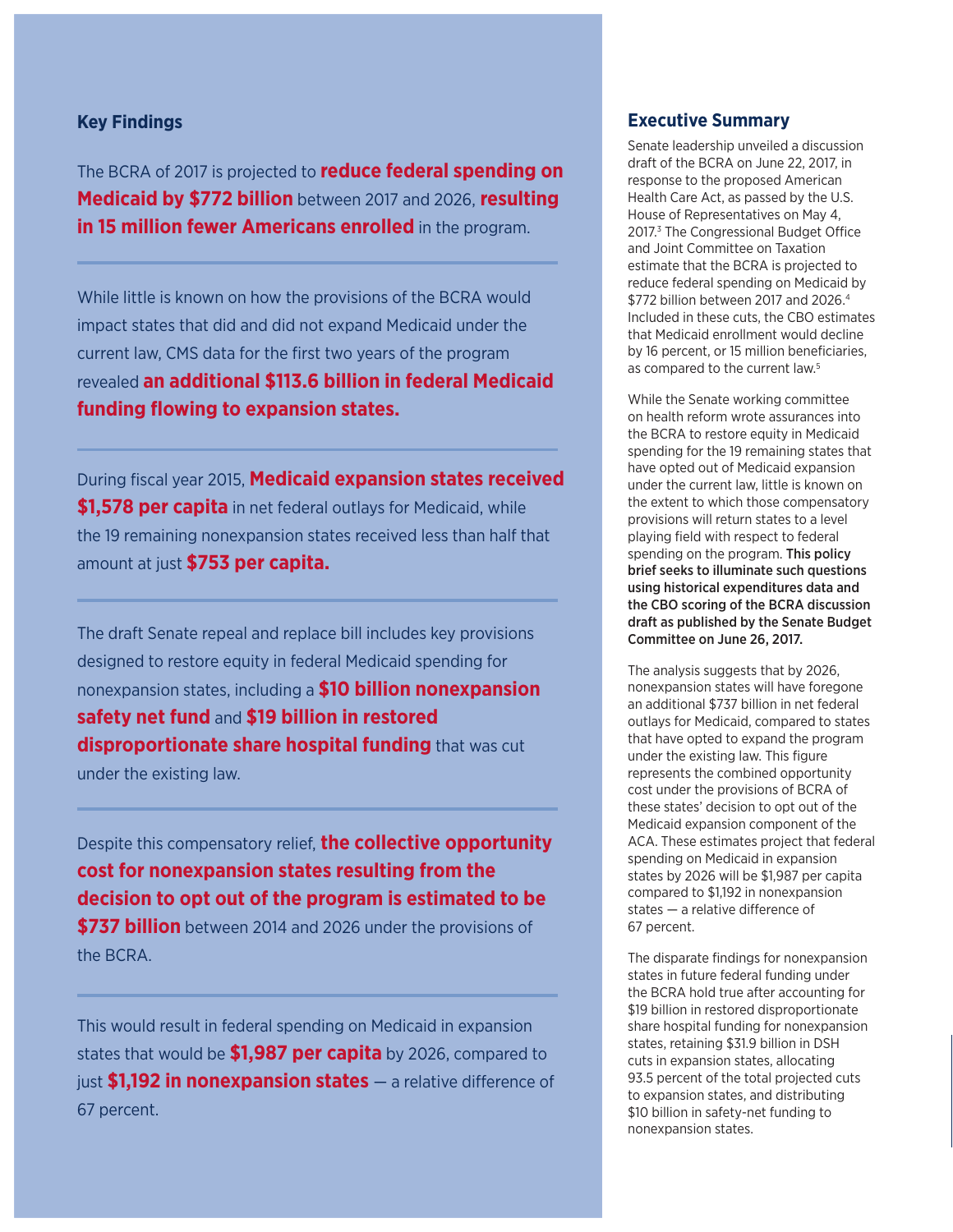## **Background**

#### The BCRA is expected to pose significant challenges across states, regardless of individual decisions on Medicaid

expansion. One concern is that insurance premiums will become cost prohibitive in non-group markets as a result of healthier individuals self-selecting out of the insurance market, while many with preexisting conditions will remain out of necessity, however some may be forced to pay out of pocket for essential health benefits. In many states, the number of nonelderly adult residents with preexisting conditions exceeds 33 percent.<sup>6</sup> Additionally, more than half of the population in certain counties have conditions that would be considered uninsurable under pre-ACA medically underwritten insurance policies.<sup>7</sup>

The BCRA also includes a budget-neutral redistribution provision for states' per capita Medicaid funding based on whether each state's spending across eligibility groups is more or less than 25 percent of the national average. The adjustments for high-spend states would range from a decrease of 0.5 to 2 percent, while the opposite would occur for low-spend states. A major concern for budget planners at the state level is that the redistributions wouldn't be known until after the start of each fiscal year because of a lag in the availability of data needed to determine the overall distribution. In addition to this uncertainty, the provision makes no accounting for eligibility differences across states that skew the distribution of spending per beneficiary as a result of differences in medical complexity. It is currently estimated that this provision would harm 20 states, many of which are seen as perineal low spenders as a result of stringent eligibility standards, while only 12 states would benefit.<sup>8</sup>

The per capita caps also would be adjusted annually by inflationary components that history suggests are significantly outstripped by the trajectory of Medicaid costs in the U.S. Between 2020 and 2024, the caps would be inflated by the medical component of the Consumer Price Index for all nonaged, blind or disabled beneficiaries, and by the CPI-M plus one percentage point for the adult ABD population (coverage for children with disabilities is untouched by the BCRA). In fiscal year 2025 and beyond, however, the inflationary component is downgraded to the CPI-U, which is designed to reflect purchasing power for urban consumers of a marketbasket of all goods and services. The CBO projects annual Medicaid growth of 4.4 percent, CPI-M growth of 3.7 percent and CPI-U growth of just 2 percent.<sup>9</sup> In the absence of added efficiencies, this will require states to continue significantly pairing back services and enrollment for low-income residents. This provision also will be affected by the well-documented inverse relationship between unemployment and inflation, which would result in lower inflationary increases during periods of increased enrollment because of broader economic conditions.<sup>10</sup>

#### BCRA Per Capita Federal Net Medicaid Expenditures by Expansion Status



The landmark June 2012 Supreme Court decision on the states' option to expand Medicaid under the ACA posed a difficult dilemma. Lawmakers could reject federal funds, while subsidizing expansion in other states, or accept enhanced federal matching funds to expand health coverage to thousands of lower-income constituents.

The opportunity cost for the 19 remaining states opting to forego expansion has been high. According to the Centers for Medicare & Medicaid Services' expenditure reports, expansion states received an additional \$113.6 billion in federal Medicaid outlays during the first two years of expansion. Since that time, the expansion decision has become a purple phenomenon, with many traditionally conservative swing and red states adopting full expansion or tailored conservative models under Section 1115 waivers. In addition, new research shows that increased Medicaid spending in expansion states was borne almost entirely by federal funding, and changes in state spending resulting from "woodwork" or other expansioninduced effects were largely insignificant.<sup>11</sup> Finally, 4.5 million nonelderly uninsured adults in nonexpansion states would gain coverage with expanded Medicaid, and more than half of those (59 percent) fall into the coverage gap and are not eligible for subsidized coverage through marketplace enrollment.12 The BCRA discussion draft, as published by the Senate Budget Committee on June 26, 2017, proposes significant changes to the Medicaid delivery system in both expansion and nonexpansion states. The major provisions related to Medicaid begin in 2020, including the transition to per capita caps based on the average spending for eight consecutive quarters between first quarter 2014 and third quarter 2017 chosen by each state, or optional lump sum block grants that the CBO indicates are most appealing to states with shrinking populations.

In light of the uncertainty posed by the BCRA for all states, these challenges will be compounded in nonexpansion states as a result of extreme inequalities in their beginning vantage points compared to expansion states.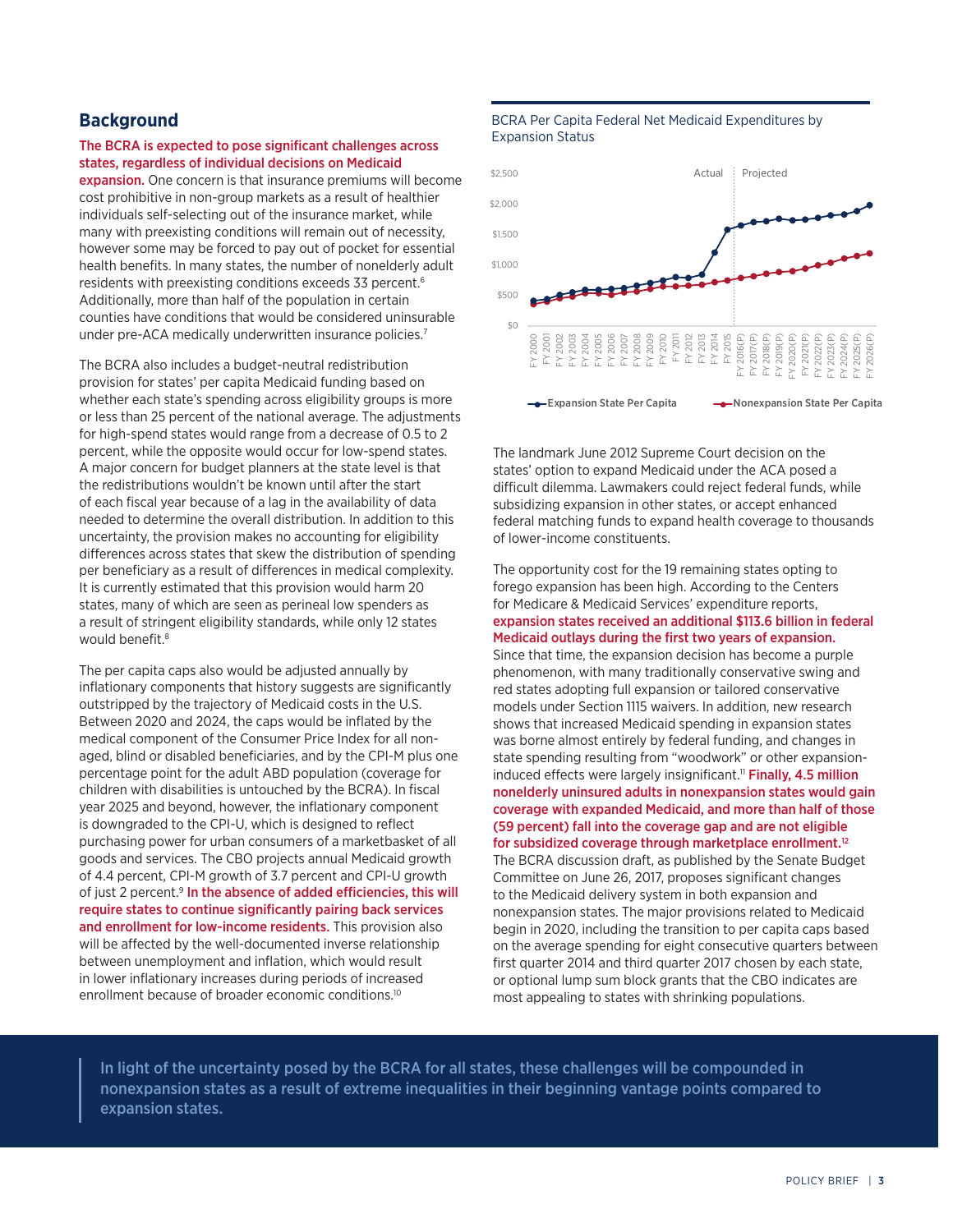Similar to the House repeal and replace plan, the BCRA would sunset the enhanced federal match rate of 90 percent for Medicaid expansion beneficiaries; typically individuals between traditional Medicaid eligibility and 138 percent of the federal poverty level. However, the draft discussion bill provides a three-year "glide path" for EFMAP beneficiaries that significantly benefits expansion states, and mitigates other attempts made by the BCRA to restore parity to nonexpansion states (\$10 billion safety-net fund and \$19 billion in restored DSH cuts), while actually exacerbating concerns of equity in the AHCA put forward by previous research.<sup>13</sup>

Altogether, the CBO estimates that 15 million Medicaid beneficiaries would lose coverage under the BCRA, which accounts for nearly seven out of every 10 of the 22 million total individuals expected to be uninsured as a result of the policy by 2026. In all, the BCRA is expected to reduce Medicaid spending by \$772 billion throughout the next decade.

## **Results**

Despite the disproportionate burden of the estimated reductions in federal spending on Medicaid under the BCRA and the \$10 billion in compensatory nonexpansion safety-net funding plus \$19 billion in DSH relief, states that have opted to expand Medicaid under the ACA are estimated to receive significantly larger shares of federal Medicaid spending throughout the next decade under the provisions of the draft bill intended to provoke discussion. This is largely due to the extreme growth in Medicaid spending observed during the first two years of the Medicaid expansion program. These gains are projected to continue until the major provisions of the BCRA are enacted in 2020, and to a lesser extent, during the three-year "glide path" until EFMAP spending for expansion states concludes in 2024.

On a per capita basis, net federal expenditures for full-expansion states increased 91 percent between 2013 and 2015, while partial-expansion (1115 waiver) states experienced 71 percent growth and nonexpansion states saw just a 13 percent increase. Combined, in 2015, Medicaid expansion states received \$1,578 per capita in federal Medicaid spending compared to \$753 per capita in nonexpansion states — a relative difference of 110 percent (Figure 1 and Table 1).

And despite provisions of the BCRA to restore parity in Medicaid spending for nonexpansion states, this analysis suggests that they will not recover from their extremely disadvantaged starting point in 2020, when the major provisions of the BCRA are enacted. The per capita federal spending for expansion states is projected to slow between 2016 and 2019; then experience a significant reduction between 2020 and 2021; however, by 2026, their per capita federal spending on Medicaid is still projected to be 67 percent higher than in nonexpansion states (Table 1).

By simulating the actual and projected federal Medicaid spending in nonexpansion states using annual percentage changes experienced in expansion states during the same period, it is estimated that nonexpansion states will have collectively foregone \$736.97 billion in federal Medicaid spending under the discussion draft of BCRA by 2026. This includes an actual difference of \$96 billion observed during the first two years of Medicaid expansion, and a projected additional \$641 billion between 2016 and 2026 (Figure 2).

**Figure 2:** BCRA Federal Net Medicaid Expenditures for Nonexpansion States: Actual versus Simulated at Annual % Change for Expansion States (in \$ billions)



Actual and Projected Net Federal Medicaid Expenditures Per Capita Under the BCRA by State Expansion Status

|                              | <b>ACTUAL</b> |                                                                                |       | <b>PROJECTED</b> |       |       |       |       |       |         |         |                 |         |         |
|------------------------------|---------------|--------------------------------------------------------------------------------|-------|------------------|-------|-------|-------|-------|-------|---------|---------|-----------------|---------|---------|
|                              | 2013          | 2014                                                                           | 2015  | 2016             | 2017  | 2018  | 2019  | 2020  | 2021  | 2022    | 2023    | 2024            | 2025    | 2026    |
| <b>Nonexpansion States</b>   | \$681         | \$716                                                                          | \$753 | \$785            | \$819 | \$858 | \$891 | \$897 | \$947 | \$994   | \$1,036 | \$1,110         | \$1.148 | \$1.192 |
| <b>Expansion States</b>      |               | $$849$ $$1,208$ $$1,578$ $$1,655$ $$1,705$ $$1,723$ $$1,765$ $$1,733$ $$1,748$ |       |                  |       |       |       |       |       | \$1,777 | \$1,823 | \$1,832 \$1,898 |         | \$1.987 |
| <b>Relative % Difference</b> | 25%           | 69%                                                                            | 110%  | 111%             | 108%  | 101%  | 98%   | 93%   | 85%   | 79%     | 76%     | 65%             | 65%     | 67%     |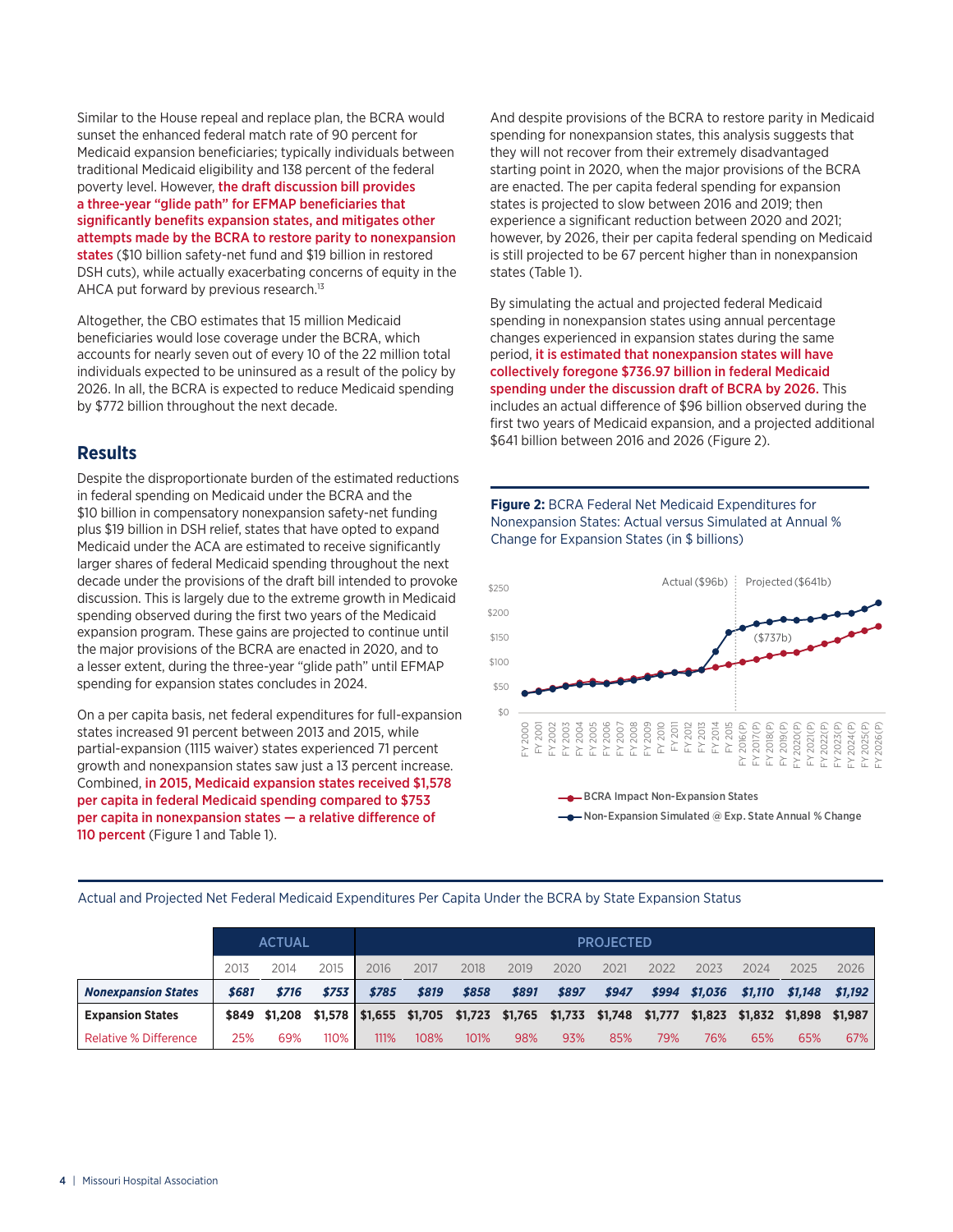## **Data Sources and Methods**

Historical state and federal Medicaid expenditures data at the state level for 2000-2015 were gathered from CMS-64 Expenditure Reports and served as the historical basis of projected Medicaid spending estimates.14 Projected total Medicaid expenditures for 2016-2025 for the U.S. were obtained from the CMS Office of the Actuary, National Health Expenditures Accounts files, and used to project spending under the current law.15 Projected Medicaid budgetary effects of the BCRA between 2017 and 2026 were taken from the CBO and Joint Committee on Taxation analysis, Cost Estimate of H.R. 1628 Better Care Reconciliation Act of 2017, as posted on the website of the Senate Committee on the Budget on June 26, 2017.<sup>16</sup> Projections for state-level total population and population living below 138 percent of the federal poverty level, which are used to distribute the nonexpansion state safety-net fund between 2018 and 2022, were retrieved from the U.S. Census Bureau.<sup>17</sup> Finally, information on state expansion decisions — full expansion, partial expansion under a Section 1115 waiver, or nonexpansion — were obtained from the Kaiser Family Foundation, Status of State Action on the Medicaid Expansion Report.<sup>18</sup> States opting to expand Medicaid on or after FY 2016 (Alaska, Montana and Louisiana) were kept in the nonexpansion group because historic federal expenditures data from CMS were only available through 2015, which captured the actual effects of the first two years of the program in expansion states.

To simulate the effects of the BCRA compared to the current law, net federal Medicaid expenditures were projected under the ACA status quo compared to the CBO-estimated \$772 billion reduction in federal outlays between 2017 and 2026. First, historical net federal expenditures data were gathered from the CMS-64 Expenditure Reports between fiscal years 2000 and 2015. These data include information on net federal outlays for the traditional and expanded Medicaid populations at the state level. Beginning in 2016 and carried through to 2025, each state's federal Medicaid expenditures were adjusted to reflect increased program spending estimates from the CMS Office of the Actuary using actual expenditures from 2015 as a basis for projections. Projections for 2026 were calculated with the percent change between the 2024 and 2025 projections as a result of CMS Office of the Actuary data being available only through 2025. Beginning in 2017, the EFMAP for expansion state Title VIII ACA spending was reduced from 100 to 95 percent, and gradually reduced to 90 percent by 2020 as codified under the existing law.

Beginning in 2018, the Medicaid-related provisions of the BCRA were distributed across states by expansion status using the annual CBO scores for the program under the proposed law. Between 2018 and 2023, \$10 billion in nonexpansion state safety-net funding was distributed across nonexpansion states in proportion to each state's population under 138 percent of the FPL among all nonexpansion states. DSH cuts totaled

### **Table 2:** Allocation of Medicaid-Related Provisions of BCRA Used to Inform Analysis (in billions)

|                         | <b>PROVISION</b>                                                  | <b>TOTAL</b><br><b>AMOUNT</b> | NON-<br><b>EXPANSION</b><br><b>STATE</b><br><b>ALLOCATION</b> | <b>EXPANSION</b><br><b>STATE</b><br><b>ALLOCATION</b> |
|-------------------------|-------------------------------------------------------------------|-------------------------------|---------------------------------------------------------------|-------------------------------------------------------|
|                         | Sec. 125 - Medicaid Provisions                                    | $-$19.30$                     | 24.53%                                                        | 75.47%                                                |
|                         | Sec. 127 - Restoring Fairness in DSH Allotments                   | \$19.00                       | 100.00%                                                       | 0.00%                                                 |
| <b>CBO</b> Itemized     | Sec. 128 - Reducing State Medicaid Costs                          | $-$ \$5.00                    | 24.53%                                                        | 75.47%                                                |
|                         | Sec. 129 - Providing Safety Net Funding for Non-Expansion States  | \$10.00                       | 100.00%                                                       | 0.00%                                                 |
|                         | Sec. 132 - Provider Taxes                                         | $-$5.20$                      | 24.53%                                                        | 75.47%                                                |
|                         | Sec. 135 - Medicaid and CHIP Quality Performance Bonus Payments   | \$3.00                        | 24.53%                                                        | 75.47%                                                |
|                         | Sec. 126 - Medicaid Expansion                                     | $-$471.30$                    | 0.00%                                                         | 100.00%                                               |
|                         | Sec. 130 - Eligibility Redeterminations                           | \$5.22                        | 24.53%                                                        | 75.47%                                                |
|                         | Sec. 131 - Optional Work Requirement for Able Bodied              | \$5.22                        | 24.53%                                                        | 75.47%                                                |
| <b>CBO Non-itemized</b> | Sec. 133 - Per Capita Allotment for Medical Assistance            | $-$313.85$                    | 24.53%                                                        | 75.47%                                                |
|                         | <b>Subtotal Nonitemized Medicaid Cuts</b>                         | $-$774.50$                    | 24.53%                                                        | 75.47%                                                |
|                         | <b>Total Medicaid Cuts (CBO)</b>                                  | $-$772.20$                    | 6.72%                                                         | 93.28%                                                |
|                         | <b>Estimated Retained DSH Cuts for Expansion States (non-CBO)</b> | $-$31.90$                     | 0.00%                                                         | 100.00%                                               |
|                         | <b>Total Impact Used for Analysis</b>                             | $-$804.10$                    | 6.46%                                                         | 93.54%                                                |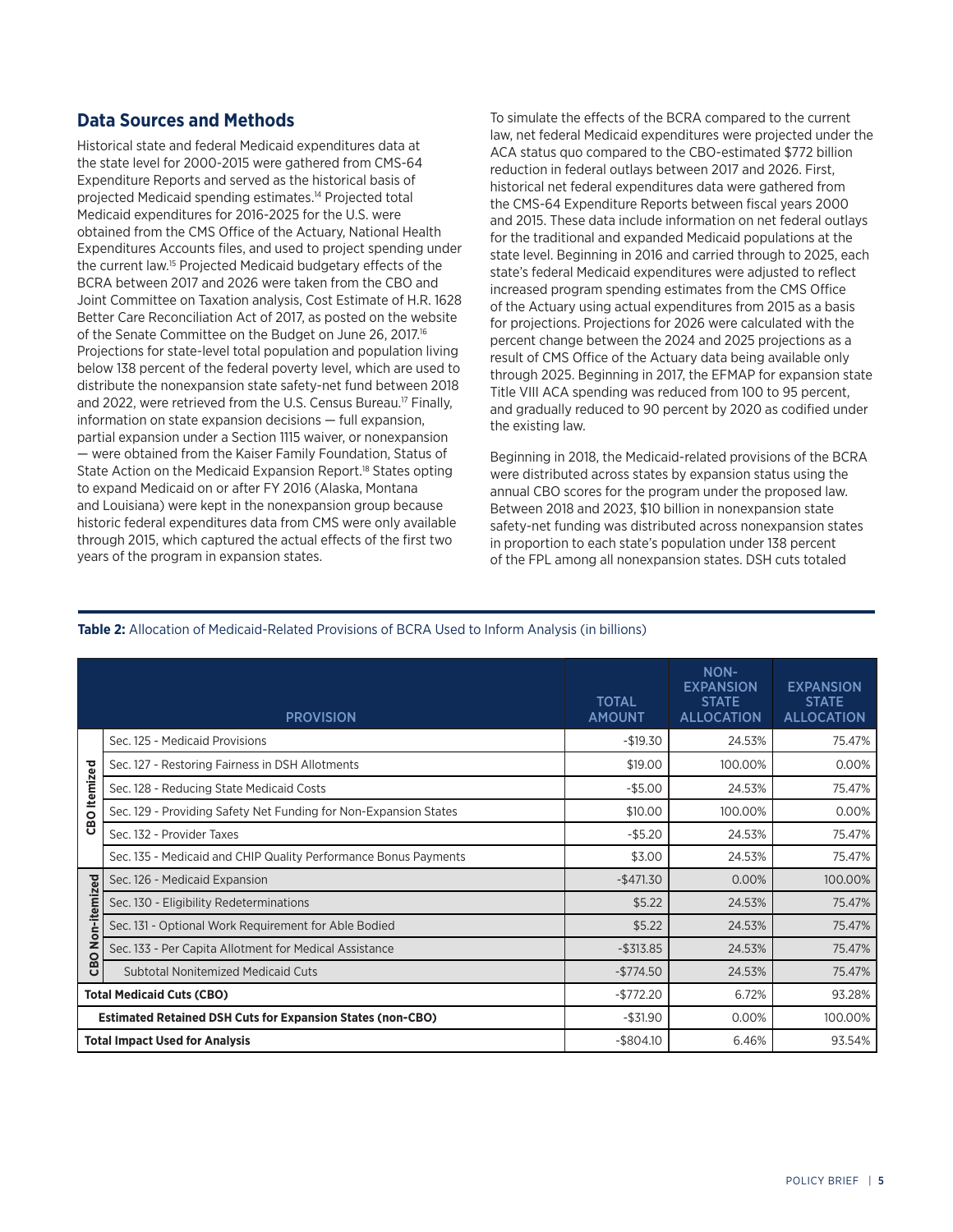\$19 billion as provisioned under the ACA also were restored beginning in 2018, and redistributed to nonexpansion states in accordance with the annual CBO estimates and provisions of the BCRA. An estimated \$31.9 billion in DSH cuts remained intact for expansion states between 2018 and 2026. Expansionagnostic sections of the BCRA that were itemized in the CBO scoring were allocated across states based on their portion of actual federal net Medicaid expenditures observed in FY 2015. Nonitemized portions related primarily to the per capita caps and sunsetting of Medicaid expansion under the ACA were distributed across four sections of the BCRA (sections 126, 130, 131 and 133) using conservative estimates that shifted the majority of the \$772 billion total reduction to expansion states. The three-year glide path for the phaseout of enhanced FMAP for Medicaid expansion beneficiaries was simulated using CMS-64 Expenditure Report data beginning in 2021, with three consecutive annual 5 percentage point reductions, and standard FMAP applied in 2024-2026. In addition, a 5, 10 and 15 percent attrition rate for expansion spending was applied in the three years leading up to the glide path to account for

states exiting the program, or anticipating the cliff effect in 2024. During the 2021-2023 glide path period, an attrition rate of 30, 40 and 50 percent respectively, was applied to expansion spending as a result of the large shifted burden to states and anticipation of the cliff effect. In 2024-2026, it was assumed that expansion states would only be able to support 25 percent of the expanded Medicaid program compared to the existing law. Individual state decisions on opting into the proposed block grant program in lieu of the per capita caps were not attempted in this analysis; however, the probable impacts of these decisions would likely be marginal compared to the default per capita caps. Table 2 includes a detailed allocation of the Medicaid-related provisions of the BCRA by expansion status that was used to inform this policy brief.

This analysis estimates that expansion states would shoulder 93.54 percent of the total CBO-estimated reduction of \$772 billion in Medicaid spending between 2017 and 2026, while nonexpansion states would experience just 6.46 percent of the overall reduction.

- 1 Kane, P. (2017, May 9). Who will decide what the Senate's health bill looks like? Follow the Medicaid-state Senators. *The Washington Post.* Retrieved from [https://www.washingtonpost.com/powerpost/who-will-decide-what-the-senates-health-bill-looks-like-follow-the-medicaid](https://www.washingtonpost.com/powerpost/who-will-decide-what-the-senates-health-bill-looks-like-follow-the-medicaid-state-senators/2017/05/09/f86d8056-34be-11e7-b4ee-434b6d506b37_story.html?utm_term=.e401d71ac1f8)[state-senators/2017/05/09/f86d8056-34be-11e7-b4ee-434b6d506b37\\_story.html?utm\\_term=.e401d71ac1f8](https://www.washingtonpost.com/powerpost/who-will-decide-what-the-senates-health-bill-looks-like-follow-the-medicaid-state-senators/2017/05/09/f86d8056-34be-11e7-b4ee-434b6d506b37_story.html?utm_term=.e401d71ac1f8)
- 2 The Better Care Reconciliation Act of 2017. Discussion Draft of the U.S. Senate Budget Committee. Retrieved from [https://www.budget.senate.](https://www.budget.senate.gov/imo/media/doc/SENATEHEALTHCARE.pdf) [gov/imo/media/doc/SENATEHEALTHCARE.pdf](https://www.budget.senate.gov/imo/media/doc/SENATEHEALTHCARE.pdf)
- 3 American Health Care Act, H.R. 1628.
- 4 Congressional Budget Office Cost Estimate of H.R. 1628 Better Care Reconciliation Act of 2017. An Amendment in the Nature of a Substitute [LYN17343] as Posted on the Website of the Senate Committee on the Budget on June 26, 2017. Congressional Budget Office (2017, June 26). Retrieved from<https://www.cbo.gov/system/files/115th-congress-2017-2018/costestimate/52849-hr1628senate.pdf>
- 5 Ibid.
- 6 Claxton, G., Cox, C., Damico, A., Levitt, L. & Pollitz, K. (2016, December). *Pre-existing conditions and medical underwriting in the individual insurance market prior to the ACA.* Henry J. Kaiser Family Foundation. Issue Brief. Retrieved from [http://www.kff.org/health-reform/](http://www.kff.org/health-reform/issue-brief/pre-existing-conditions-and-medical-underwriting-in-the-individual-insurance-market-prior-to-the-aca/) [issue-brief/pre-existing-conditions-and-medical-underwriting-in-the-individual-insurance-market-prior-to-the-aca/](http://www.kff.org/health-reform/issue-brief/pre-existing-conditions-and-medical-underwriting-in-the-individual-insurance-market-prior-to-the-aca/)
- 7 Reidhead, M. & Dillon, D. (2017, June). *The American Health Care Act adds risk for 1.2 million Missourians.* Missouri Hospital Association. Retrieved from [http://bit.ly/PB\\_Preexist](http://bit.ly/PB_Preexist)
- 8 Guyer, J., Grady, A. & Striar, A. *The Senate's new per capita cap redistribution policy.* Manatt on Medicaid (June 26, 2017). Retrieved from [https://www.manatt.com/Insights/Newsletters/Medicaid-Update/The-Senates-New-Per-Capita-Cap-Redistribution-Pol?utm\\_](https://www.manatt.com/Insights/Newsletters/Medicaid-Update/The-Senates-New-Per-Capita-Cap-Redistribution-Pol?utm_source=medicaidnewsletter&utm_medium=email&utm_campaign=medicaid_6.26.17&utm_source=PolicyCrush&utm_campaign=654ded211a-EMAIL_CAMPAIGN_2017_06_27&utm_medium=email&utm_term=0_fe688512b8-654ded211a-115413909) [source=medicaidnewsletter&utm\\_medium=email&utm\\_campaign=medicaid\\_6.26.17&utm\\_source=PolicyCrush&utm\\_campaign=654ded211a-](https://www.manatt.com/Insights/Newsletters/Medicaid-Update/The-Senates-New-Per-Capita-Cap-Redistribution-Pol?utm_source=medicaidnewsletter&utm_medium=email&utm_campaign=medicaid_6.26.17&utm_source=PolicyCrush&utm_campaign=654ded211a-EMAIL_CAMPAIGN_2017_06_27&utm_medium=email&utm_term=0_fe688512b8-654ded211a-115413909)[EMAIL\\_CAMPAIGN\\_2017\\_06\\_27&utm\\_medium=email&utm\\_term=0\\_fe688512b8-654ded211a-115413909](https://www.manatt.com/Insights/Newsletters/Medicaid-Update/The-Senates-New-Per-Capita-Cap-Redistribution-Pol?utm_source=medicaidnewsletter&utm_medium=email&utm_campaign=medicaid_6.26.17&utm_source=PolicyCrush&utm_campaign=654ded211a-EMAIL_CAMPAIGN_2017_06_27&utm_medium=email&utm_term=0_fe688512b8-654ded211a-115413909)
- 9 Ibid.
- 10 Kliesen, K. (1999, October). *The NAIRU: Tailor-made for the Fed?* Federal Reserve Bank of St. Louis. Retrieved from [https://www.stlouisfed.org/](https://www.stlouisfed.org/publications/regional-economist/october-1999/the-nairu-tailormade-for-the-fed) [publications/regional-economist/october-1999/the-nairu-tailormade-for-the-fed](https://www.stlouisfed.org/publications/regional-economist/october-1999/the-nairu-tailormade-for-the-fed)
- 11 Sommers, B. & Gruber, J. (2017). Federal funding insulated state budgets from increased spending related to Medicaid expansion. *Health Affairs*, *36*(5). Retrieved from <http://content.healthaffairs.org/content/early/2017/04/10/hlthaff.2016.1666>
- 12 The Henry J. Kaiser Family Foundation. (2017). State Health Facts, Status of State Action on the Medicaid Expansion Decision as of January 1, 2017. Menlo Park (CA). Retrieved from [http://kff.org/health-reform/state-indicator/state-activity-around](http://kff.org/health-reform/state-indicator/state-activity-around-expanding-medicaid-under-the-affordable-care-act/?currentTimeframe=0&sortModel=%7B%22colId%22:%22Location%22,%22sort%22:%22asc%22%7D)[expanding-medicaid-under-the-affordable-care-act/?currentTimeframe=0&sortModel=%7B%22colId%22:%22Location%22,%22so](http://kff.org/health-reform/state-indicator/state-activity-around-expanding-medicaid-under-the-affordable-care-act/?currentTimeframe=0&sortModel=%7B%22colId%22:%22Location%22,%22sort%22:%22asc%22%7D) [rt%22:%22asc%22%7D](http://kff.org/health-reform/state-indicator/state-activity-around-expanding-medicaid-under-the-affordable-care-act/?currentTimeframe=0&sortModel=%7B%22colId%22:%22Location%22,%22sort%22:%22asc%22%7D)
- 13 Reidhead, M. (2017, June). *The American Health Care Act fails to restore parity in Medicaid spending for nonexpansion states.* Missouri Hospital Association. Retrieved from <http://bit.ly/2sEGU5Z>
- 14 Medicaid Budget and Expenditure System, Expenditure Reports. Retrieved from [https://www.medicaid.gov/medicaid/financing-and](https://www.medicaid.gov/medicaid/financing-and-reimbursement/state-expenditure-reporting/expenditure-reports/index.html)[reimbursement/state-expenditure-reporting/expenditure-reports/index.html](https://www.medicaid.gov/medicaid/financing-and-reimbursement/state-expenditure-reporting/expenditure-reports/index.html)
- 15 U.S. Department of Health & Human Services, Centers for Medicare & Medicaid Services, Office of the Actuary. *2016 actuarial report on the financial outlook for Medicaid.* Retrieved from [https://www.medicaid.gov/medicaid/financing-and-reimbursement/downloads/medicaid](https://www.medicaid.gov/medicaid/financing-and-reimbursement/downloads/medicaid-actuarial-report-2016.pdf)[actuarial-report-2016.pdf](https://www.medicaid.gov/medicaid/financing-and-reimbursement/downloads/medicaid-actuarial-report-2016.pdf)

- 17 U.S. Census Bureau, Population Estimates Program and Small-Area Health Insurance Estimates Program. Retrieved from [https://www.census.](https://www.census.gov/did/www/sahie/) [gov/did/www/sahie/](https://www.census.gov/did/www/sahie/)
- 18 The Henry J. Kaiser Family Foundation. (2017). State Health Facts, Status of State Action on the Medicaid Expansion Decision as of January 1, 2017. [Internet]. Menlo Park (CA). Retrieved from [http://kff.org/health-reform/state-indicator/state-activity-around](http://kff.org/health-reform/state-indicator/state-activity-around-expanding-medicaid-under-the-affordable-care-act/?currentTimeframe=0&sortModel=%7B%22colId%22:%22Location%22,%22sort%22:%22asc%22%7D)[expanding-medicaid-under-the-affordable-care-act/?currentTimeframe=0&sortModel=%7B%22colId%22:%22Location%22,%22so](http://kff.org/health-reform/state-indicator/state-activity-around-expanding-medicaid-under-the-affordable-care-act/?currentTimeframe=0&sortModel=%7B%22colId%22:%22Location%22,%22sort%22:%22asc%22%7D) [rt%22:%22asc%22%7D](http://kff.org/health-reform/state-indicator/state-activity-around-expanding-medicaid-under-the-affordable-care-act/?currentTimeframe=0&sortModel=%7B%22colId%22:%22Location%22,%22sort%22:%22asc%22%7D)

<sup>16</sup> Ibid.